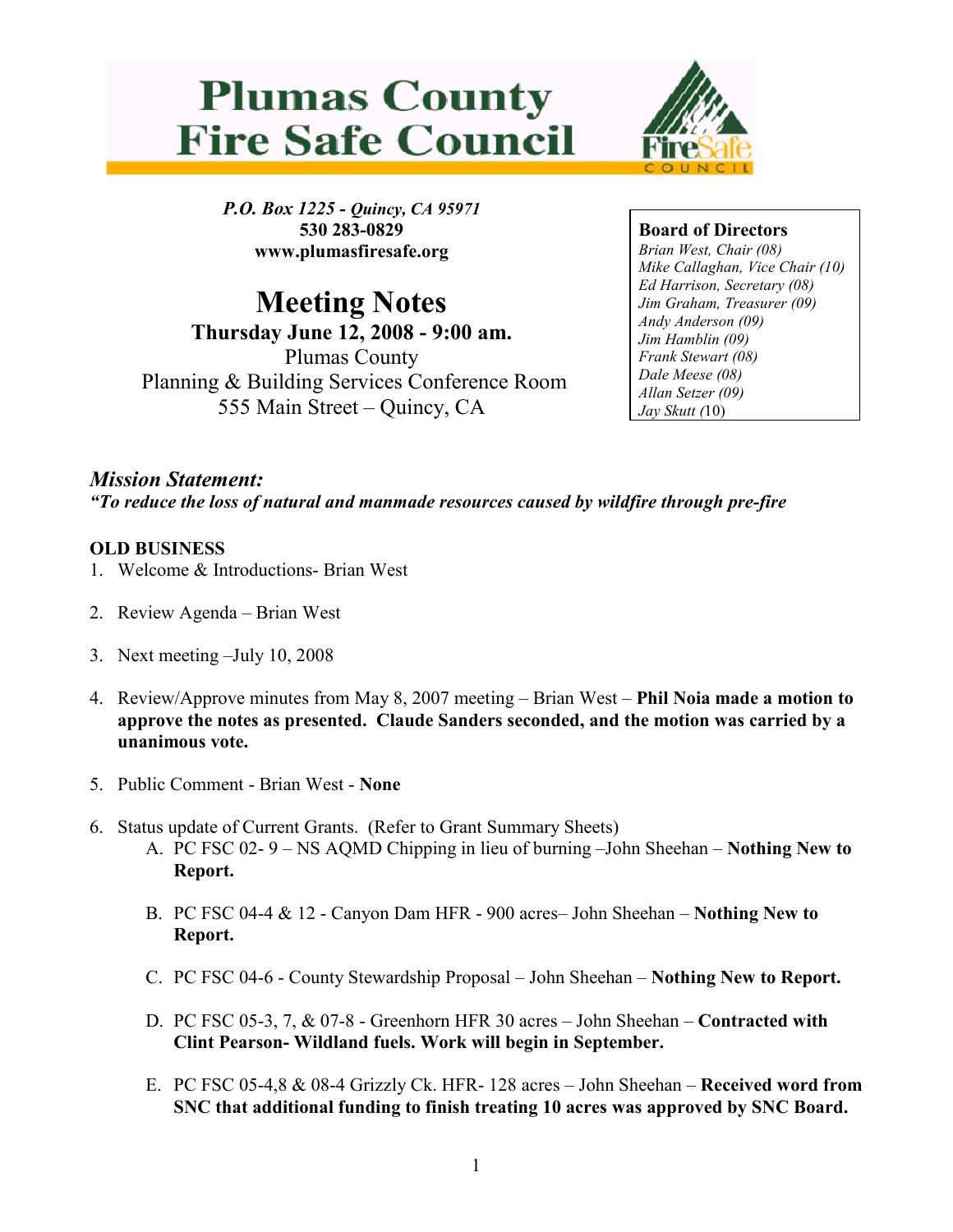- F. PC FSC 03-1, 05-5, 06-2  $& 5$  Eastern Plumas HFR 175 acres John Sheehan **Have** just entered into a contract with North Valley Resources to perform as RPF for completing the project.
- G. PC FSC 06-3  $\& 9$  Massack HFR 160 acres -John Sheehan **Project is completed.**
- H. PC FSC 06-4 & 10 Little Grass Valley HFR 111 acres John Sheehan Nothing New to Report.
- I. PC FSC 06-6 La Porte Pines HFR 75 acres John Sheehan Nothing New to Report.
- J. PC FSC 07-1  $& 4$  Indian Valley HFR-200 acres John Sheehan RPF is working with landowners, developing project treatments, and economics. There is presently 180 acres of participating landowners.
- K. PC FSC 07-2 La Porte Road HFR 100 acres John Sheehan RPF has completed work and revision of landowner agreements to firm up cash in-kind needs, so there are sufficient funds to move forward.
- L. PC FSC 07-4 PC FSC Council Coordination 2007-2009 John Sheehan Work continues with providing presentations at homeowner association meetings, purchasing materials for community meetings, creating a Fire Safe Tabloid in the County paper, website updates, sharing of firesafe information, revising grant proposals for funding, and assisting in other existing grant activities.
- M. PC FSC 07-5 C Road right-of-way planning John Sheehan RPF still working with landowners on property boundaries.
- N. PC FSC 07-6 Taylorsville HFR 30 acres John Sheehan Contractor has completed 17 acres of thinning & piling.
- O. PC FSC 07-7 C Road HFR 40 acres John Sheehan Mastication, thinning & piling completed. Some burning remains in the fall.
- P. PC FSC 07-9 Elderly/Disabled Defensible Space John Sheehan Awaiting contract with PNF.
- Q. PC FSC 07-10 County Educational Workshops SNC John Sheehan Providing community presentations on how to protect homes and property from wildfire. Work is almost complete on the Living with Fire Tabloid to come out in the newspaper on June 25th.
- R. PC FSC 08- 1 Gold Mtn. HFR John Sheehan Negotiating contract with CA FSC. They have requested the match be increased to equal 25%. Making the appropriate modifications of the grant application.
- S. PC FSC 08- 3 HFR Project Development –John Sheehan Awaiting funds
- 7. Status update of proposed Grant Proposals- John Sheehan None at this time